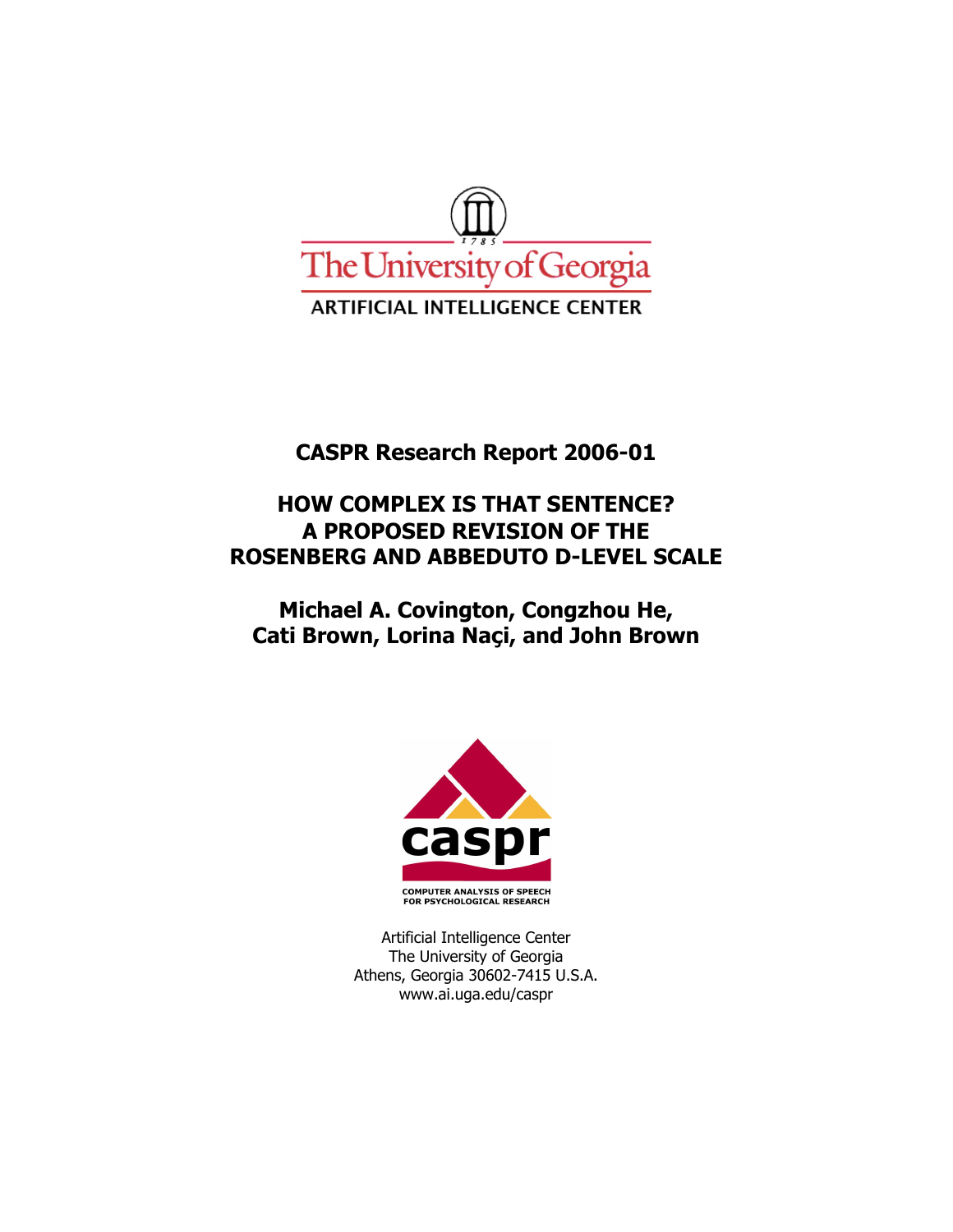# **How Complex Is That Sentence? A Proposed Revision of the Rosenberg and Abbeduto D-Level Scale**

MICHAEL A. COVINGTON, CONGZHOU HE, and CATI BROWN

*University of Georgia* 

## LORINA NAÇI

*Cambridge University* 

### JOHN BROWN

*GlaxoSmithKline Plc* 

#### ABSTRACT

We present a revision of the D-Level sentence complexity scale of Rosenberg and Abbeduto (1987). The original scale left some sentences unrated. However, some types of analysis require finding the average D-Level of the sentences in a text. Accordingly, we have generalized the scale so that every sentence receives a score.

Further, on the basis of recent psycholinguistic research, we have re-categorized sentences with semi-auxiliaries (e.g., *be gonna*) and raising verbs (*seem*). We have also swapped Rosenberg and Abbeduto's levels 5 and 6, since experimental results show that these levels were originally in the wrong order.

Our proposals are motivated by linguistic structure and psycholinguistic data. A brief experiment suggests that the revised scale has better reliability than the original scale.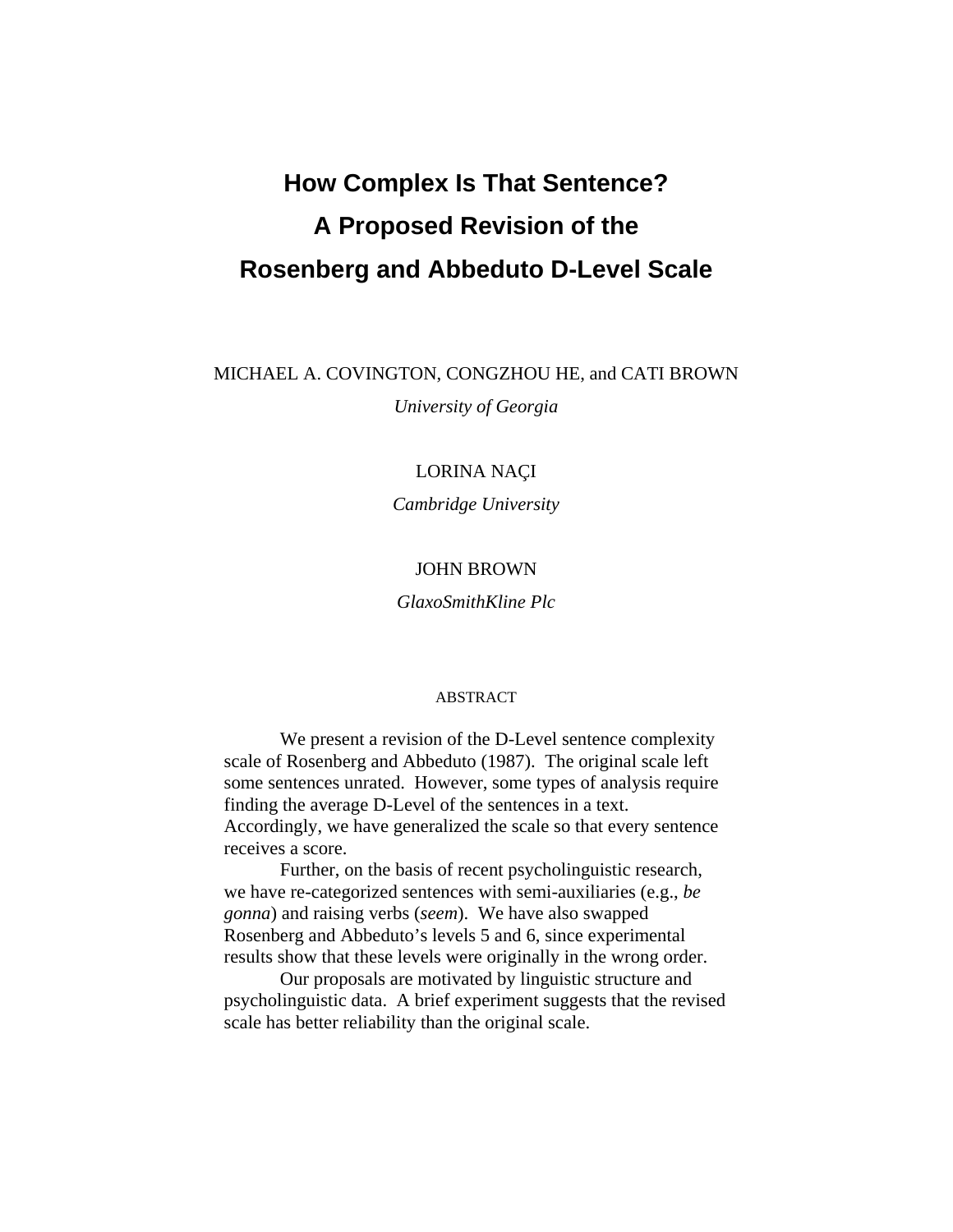# **INTRODUCTION**

This paper presents a revision of the Rosenberg and Abbeduto D-Level scale for rating the complexity of sentences.

Perhaps the surest way to judge syntactic complexity is to observe the sequence in which children acquire the ability to use various types of sentences; the most complex sentence types, by definition, are those that children acquire last. Rosenberg and Abbeduto (1987) surveyed research on language acquisition and constructed a seven-step developmental level (D-Level) scale to rate sentence complexity. As far as we know, it is the only acquisition-based sentence complexity scale in current use.

Recent research has shown a strong correlation between low sentence complexity in early life and symptoms of Alzheimer's disease in old age (Snowdon et al., 1996; Kemper et al., 2001). Because of the importance of this result, a critical review of the complexity scales that were used to obtain it is in order. D-Level is one such scale.

The original 7-point D-Level pertained only to various kinds of complex sentences. Cheung and Kemper (1992) added a zeroth level for simple sentences. We have reviewed Rosenberg and Abbeduto's original work as well as more recent research in order to develop a revised D-Level scale that is theoretically sound and practically useful.

The original D-Level scale left some sentences unrated. That was acceptable because Rosenberg and Abbeduto measured a child's developmental level by noting the maximum complexity that the child reached, not the average complexity of a set of sentences. However, work such as Snowdon's requires averaging the complexity of all the sentences in a text. Accordingly, we have generalized the scale so that every sentence receives a score.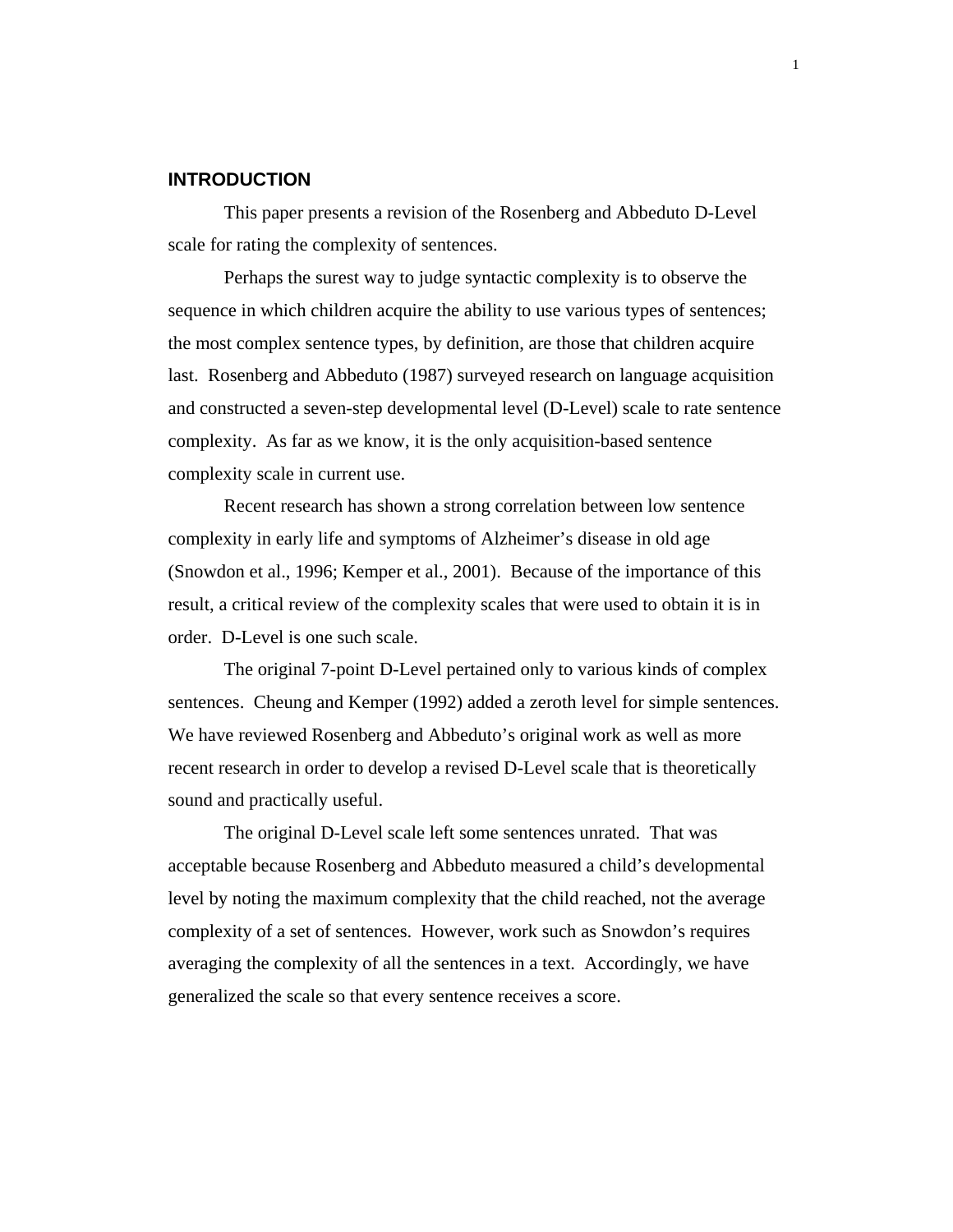Based on recent psycholinguistic research, we have re-categorized sentences with semi-auxiliaries (e.g., *be gonna*) and raising verbs (*seem*). We have also swapped Rosenberg and Abbeduto's levels 5 and 6, since many experimental results show that these levels were originally in the wrong order.

A brief experimental test indicates that the new scale has greater reliability than the original scale.

With the revised D-Level scale, we have shored up scoring uniformity, brought the original scale up to date based on current research, and made sure that all types of sentences are covered while maintaining the ease of use that was a major advantage of the original scale.

# **THE ORIGINAL D-LEVEL SCALE**

Rosenberg and Abbeduto's original D-Level scale is shown in Table 1. It does not rate every sentence; rather, it identifies certain landmarks, sentence-types that indicate a particular developmental level. A person's speech is rated by looking for the highest-numbered sentence type that regularly occurs, not by trying to rate all the sentences. Although the scale is based on studies of child language, Rosenberg and Abbeduto actually used it to rate impaired adults. Since then, it has been used for a number of other purposes. Neither the reliability nor the validity of the original scale has been reported.

## **REVISING THE D-LEVEL SCALE**

Our revision of the D-Level scale addresses two issues: the ability to rate every sentence and the appropriate arrangement of levels.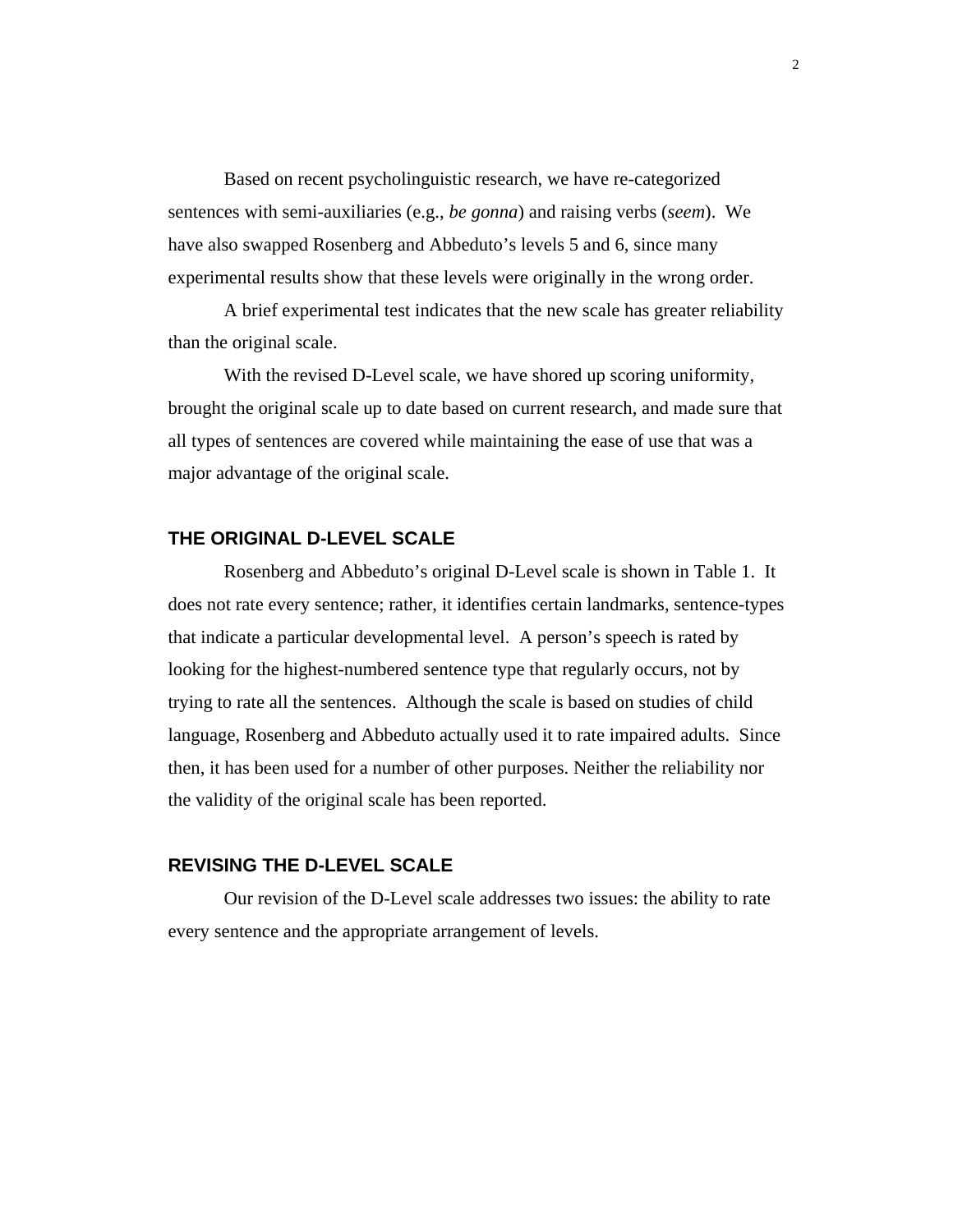#### *Extending the scale to rate every sentence*

 Many psycholinguistic experiments rate the complexity of a particular text or speech sample rather than the overall competence of an individual. For this to be practical, it is necessary to assign a rating to every sentence. To make this possible, we have filled in the scale as described in the following paragraphs.

 The original D-Level scale was based partly on actual observations of language acquisition, and partly on grammatical generalizations. The revised scale continues to have this mixed heritage. As far as we can determine, the acquisition of most parts of the grammar of English has not been mapped in detail. Accordingly, we follow Rosenberg and Abbeduto's precedent of filling in the scale through generalizations about grammar.

*Simple sentences are rated at level 0.* We follow Cheung and Kemper (1992) in adding a Level 0 for simple sentences that do not contain any of the higher-numbered indications of complexity. As we explain later, these include not only simple NP+VP (subject-predicate) structures, but also the corresponding simple *wh*-questions.

*Elliptical sentences are rated only by what is actually uttered.* When a sentence is incomplete, we rate the complexity of what is actually uttered, not the complete sentence that could be considered its target. Thus, elliptical (incomplete) sentences with only an NP, or only the parts of a simple sentence, will be rated at Level 0, and more complex elliptical sentences will be rated at face value (without reference to items recoverable from the context). For example, in the dialogue: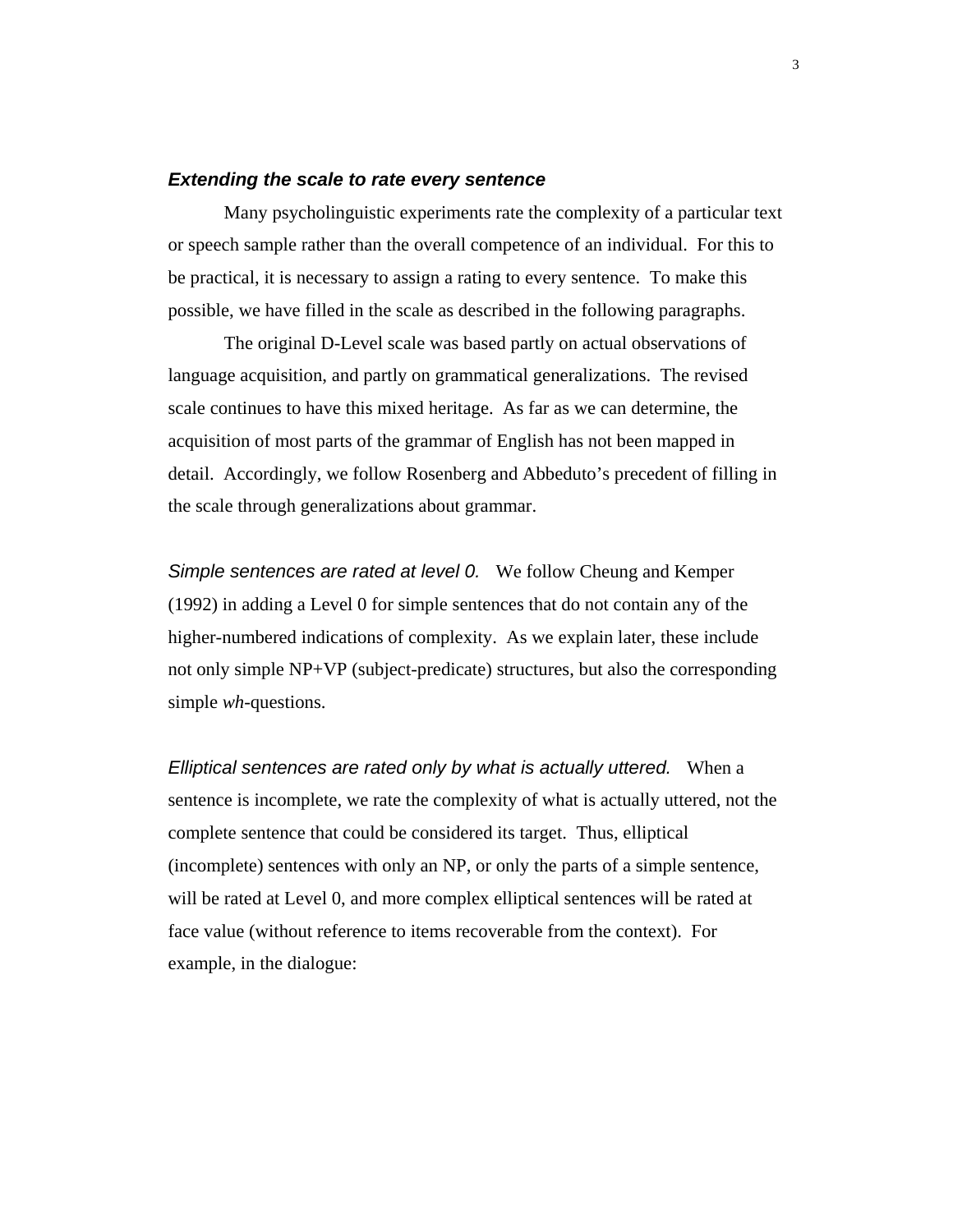#### A: *Who said that John came to the party?*

B: *Mary.* or *Mary did.*

the second speaker gets credit only for Level 0 (a simple sentence), not the Level 3 complex sentence that could be claimed to be its target (*Mary said that John came to the party*). The rationale for this decision is that children commonly understand sentences more complex than they can produce.

*Questions are rated the same as the corresponding declarative sentences.* There are two kinds of questions in English, simple yes/no questions (*Is he here?*) and "*wh*-questions" formed with the "*wh*-words" (*who, what, which, whose, where, when, why, how*). Both kinds are very common in children's speech but were not mentioned in the original D-Level scale.

Although questions normally emerge slightly later than simple statements, we assign them to the same level as their correspondingly structured declarative counterparts.

The alternative would have been to place them one level higher, which is undesirable for two reasons. First, it would require a Level 8 for the questions corresponding to Level 7 sentences. Second, the formation of a question adds, at most, only a small amount of complexity to the sentence, and in some cases none at all (e.g., *John sang* vs. *Who sang?*).

Thus a simple question such as *Where are you going?* is rated the same as its Level 0 declarative counterpart (*You are going somewhere*), and the complex question *Who did he say that John met at the party?* is Level 3 together with its corresponding statement *He said that John met Mary at the party.*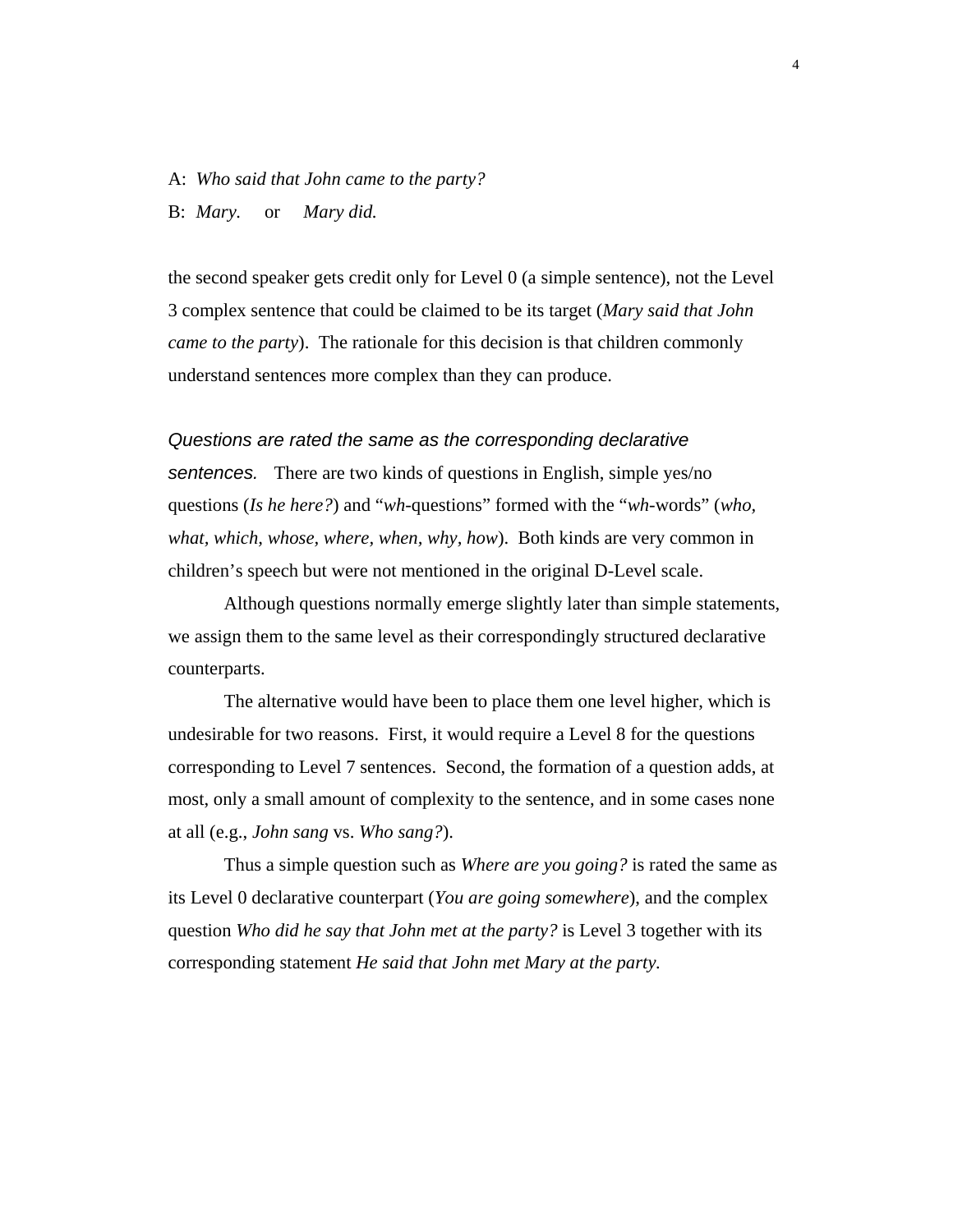*Coordinate structures are assigned Level 2.* Noun phrases and simple sentences joined by *and* were listed in Level 2 of the original scale, but other coordinate structures were not included. We supplement Level 2, accordingly, with coordinate verbal, adjectival and adverbial structures. Sentences of this type include: *He sang and jumped on the way home; She is the prettiest and cleverest little girl; Where and when did he see me?* Besides *and*, there are six coordinating conjunctions: *or, but, yet, so, for, nor.* We also include in this level structures conjoined by the four correlative conjunctions: *both...and, neither...nor, either...or, not (only)...but.*

*Wh-complements are moved to Level 3.* A *wh*-complement is a subordinate clause introduced by a *wh-*word, such as *where it is* in a sentence such as *Remember where it is?* 

The original scale placed *wh*-complements in Level 2, along with coordinate structures; all other subordinate structures were assigned higher levels.

The original scale therefore claims that *I remember where it is* (original Level 2) is simpler than *I remember it was here* (original Level 3). This does not seem justified. The two sentences are very much alike; each includes a finite subordinate clause; and, if anything, the sentence without the *wh*-word is semantically simpler.

Accordingly, we place finite *wh*-complements in Level 3 and nonfinite *wh*-complements in Level 4, along with similar complements not marked with *wh*-words.

*Nominalizations in object position are assigned Level 3.* Nominalizations are sentences converted into abstract noun phrases, such as *the enemy's destruction of the city* (from *the enemy destroyed the city*)*.* In the original scale,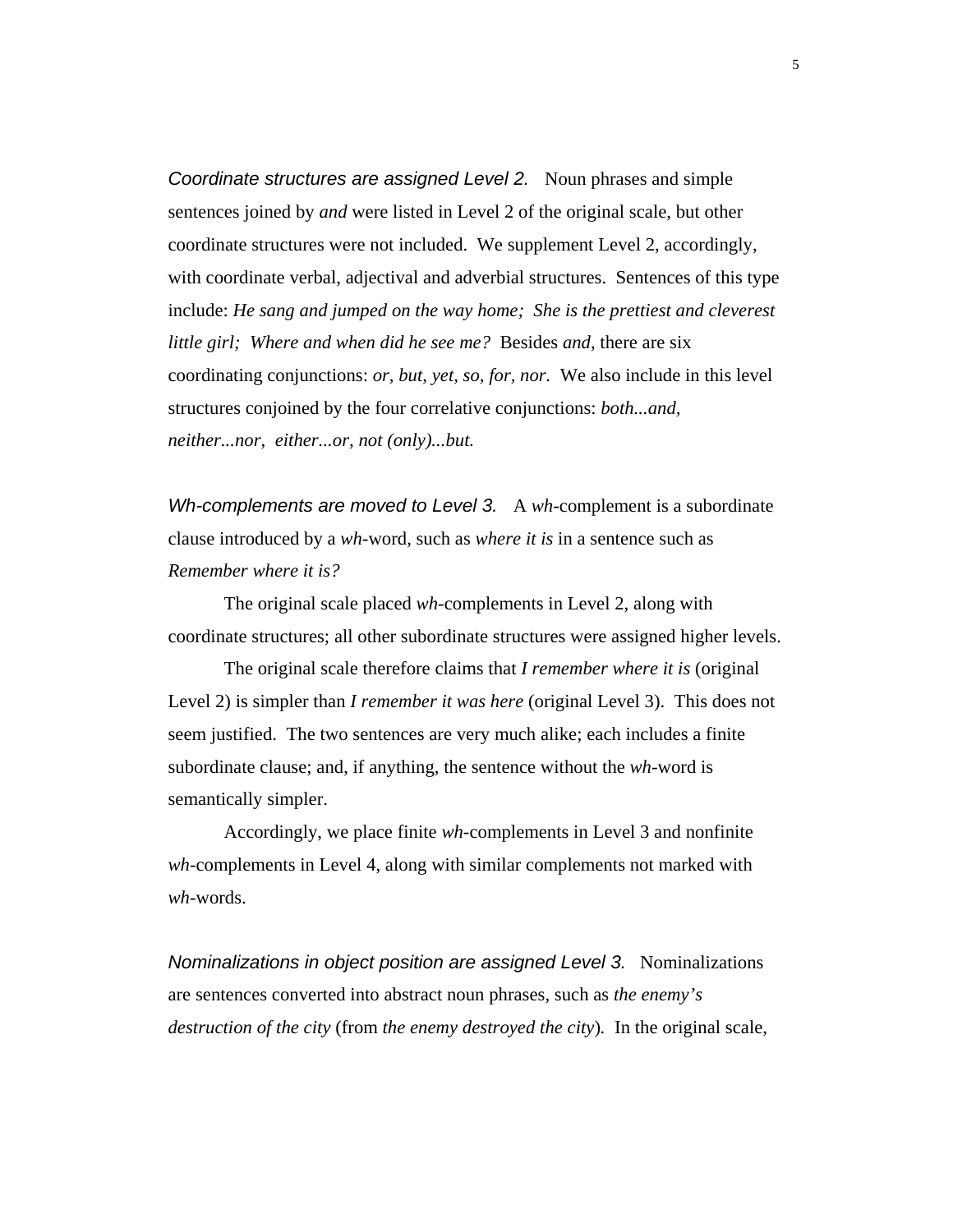nominalization was mentioned only in Level 5, for nominalizations occurring as subjects. Nominalizations in object position were not mentioned.

 An obvious solution is to classify nominalizations in object position in Level 3, like clauses in object position. This preserves the generalization, reflected throughout the scale, that complex objects are simpler to process than complex subjects (due to right-branching rather than left-branching).

However, we must take care with the definition of "nominalization." Not all abstract nouns derived from verbs actually reflect structures comparable to an embedded clause. It would be inappropriate to rate *Construction is in progress* as Level 5 simply because its subject is a derived noun. We therefore count a noun phrase as a "nominalization" only when it includes explicitly the subject and/or object of the root verb (thus *the city's construction of the roads,* but not *the construction*).

*Subject extraposition is included in Level 3.* Extraposition is the use of *it* in subject position, with the understood subject following at the end of the sentence: *It puzzled me that he left* (vs. *That he left puzzled me,* without extraposition).

The original D-level scale leaves extraposition unclassified. However, there is a widespread consensus that the purpose of extraposition is to make sentences easier to process by moving a complex structure to the right, thus changing left-branching into right-branching (Yngve, 1960; Frazier & Fodor, 1978; Levin & Garrett, 1990; Anagnopoulos et al., 1990; Mazuka & Lust, 1990; see however Frazier & Rayner, 1988). Therefore, it is more reasonable to group such extraposed sentences with the right-branching structures at Level 3 than with the left-branching structures at Level 5.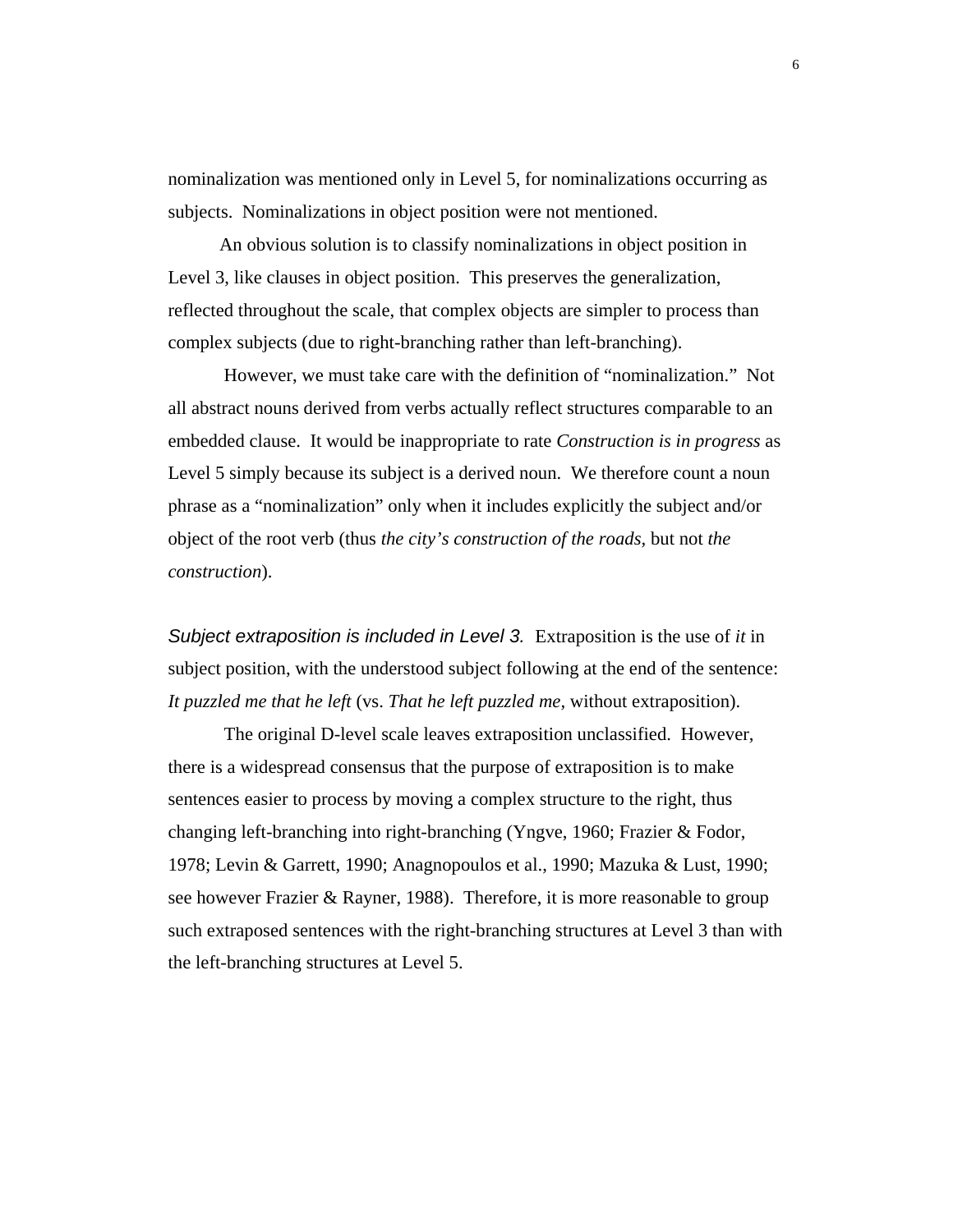*Non-finite and verbless complements are in Level 1 if they implicitly share the main clause subject, and Level 4 otherwise.* Several kinds of non-finite and verbless embedded clauses have been grouped together by theoreticians as "small clauses." Their hallmark is that they do not contain a verb with the normal inflections marking number and tense. They may contain a verb marked with *– ing* or  $-ed$ , an infinitive  $(to + V)$ , or a verbless structure in which "to be" is understood. These structures share many similarities cognitively. Some examples:

| I expect you to pass the exam. | (infinitive)            |
|--------------------------------|-------------------------|
| I saw him walking the dog.     | $(-ing$ clause)         |
| I want these things painted.   | $(-ed$ clause)          |
| I want them out of the house.  | (verbless small clause) |

Originally, Level 4 comprised all –*ing* complements. We propose to add to Level 4 all the other types of small clause complements with explicit subjects of their own. However, when an –*ing* clause has the same understood subject as the main clause, we place it in Level 1 along with the corresponding infinitive complements. Careful observation of one two-year-old subject has convinced us that *Try brushing her hair* is acquired at the same stage as *Try to brush her hair,*  and likewise *I like dancing* is comparable to *I like to dance,* certainly not three levels later.

*Non-finite adjuncts are in Level 6.* Nonfinite adjuncts such as *when done, before doing, having done,* and *in hopes of … -ing,* were not rated in the original scale. Level 4 included nonfinite *–ing* complements, and we have just added other nonfinite complements to it. But adjuncts are not the same. The difference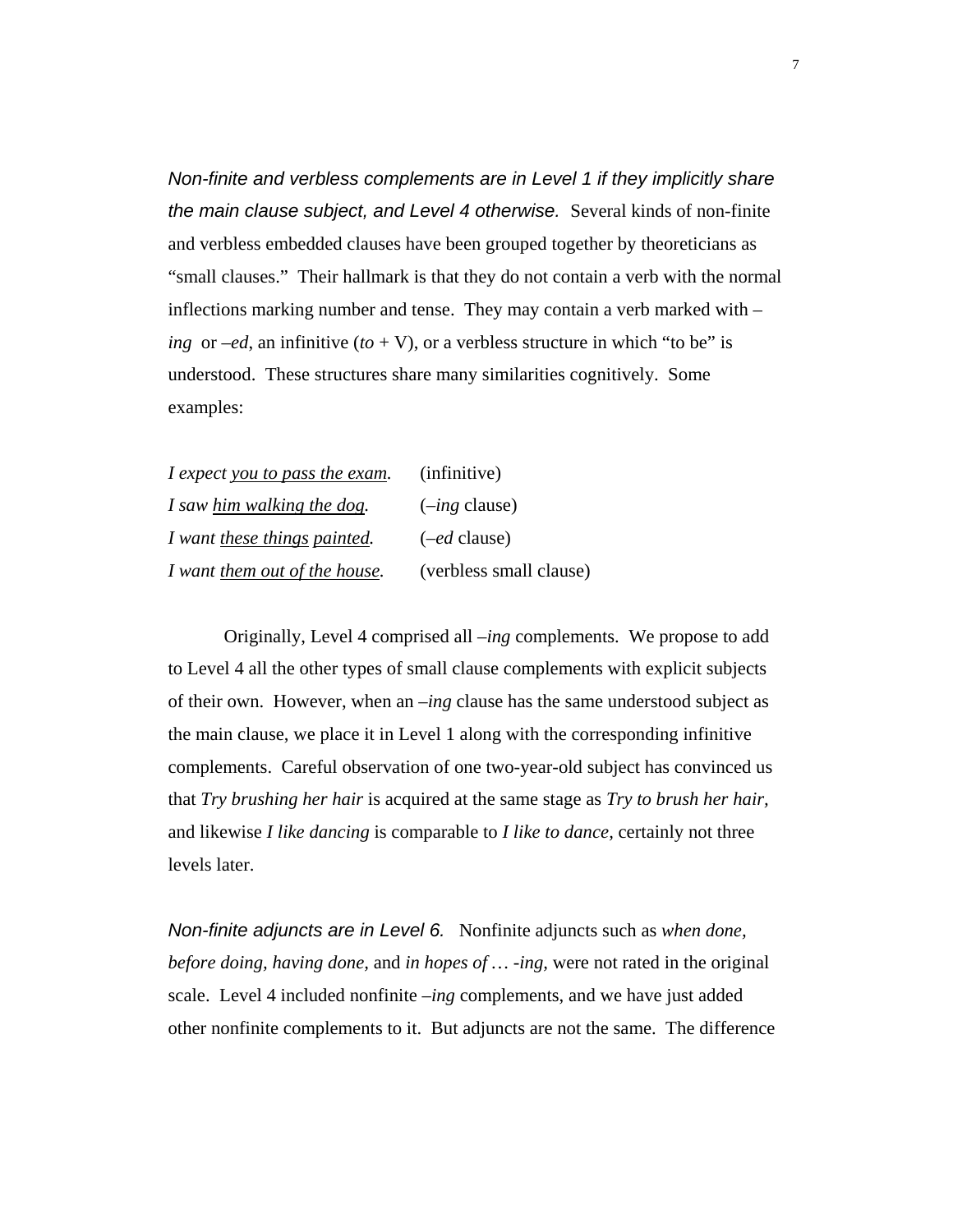is that instead of supplying an element required by the main verb, an adjunct expresses an entirely optional, additional element of meaning.

 The original Level 6 included adjuncts which are finite subordinate clauses introduced by *when, before,* and the like. It is reasonable to place nonfinite adjuncts into the same category, since they are syntactically and cognitively similar.

*Level 7 requires two different levels of embedding.* The original Level 7 sentences are defined by "having more than one kind of embedding in a single sentence." This definition is ambiguous. The sentence *I was sad, and I didn't go, but he came to me.* has two coordinated structures with *and* and *but* respectively. Are there two kinds of embedding or one in this sentence? We clarify the definition by requiring two different levels of embedding in Level 7 sentences. According the new definition, the above example is still level 2. However, the sentence *I was sad, but I didn't want to tell him.* is Level 7, since it includes a Level 1 infinitive object and a Level 2 coordination.

#### *Rearranging levels on the basis of psycholinguistic evidence*

The original D-Level scale does not entirely fit the psycholinguistic data on which it was based, nor the results of later experiments by others. Accordingly, we propose some rearrangements.

*Semi-auxiliaries are moved to Level 0.* Alongside auxiliaries (*has, does, may, can, will, could, etc.), English has a widely recognized class of "semi-auxiliaries"* or "auxiliary-like verbs" whose syntax and meaning are often very similar to that of true auxiliaries. They "express modal or aspectual meaning" and "are introduced" by either *have* or *be* (Quirk et al, 1985, p. 143). The most commonly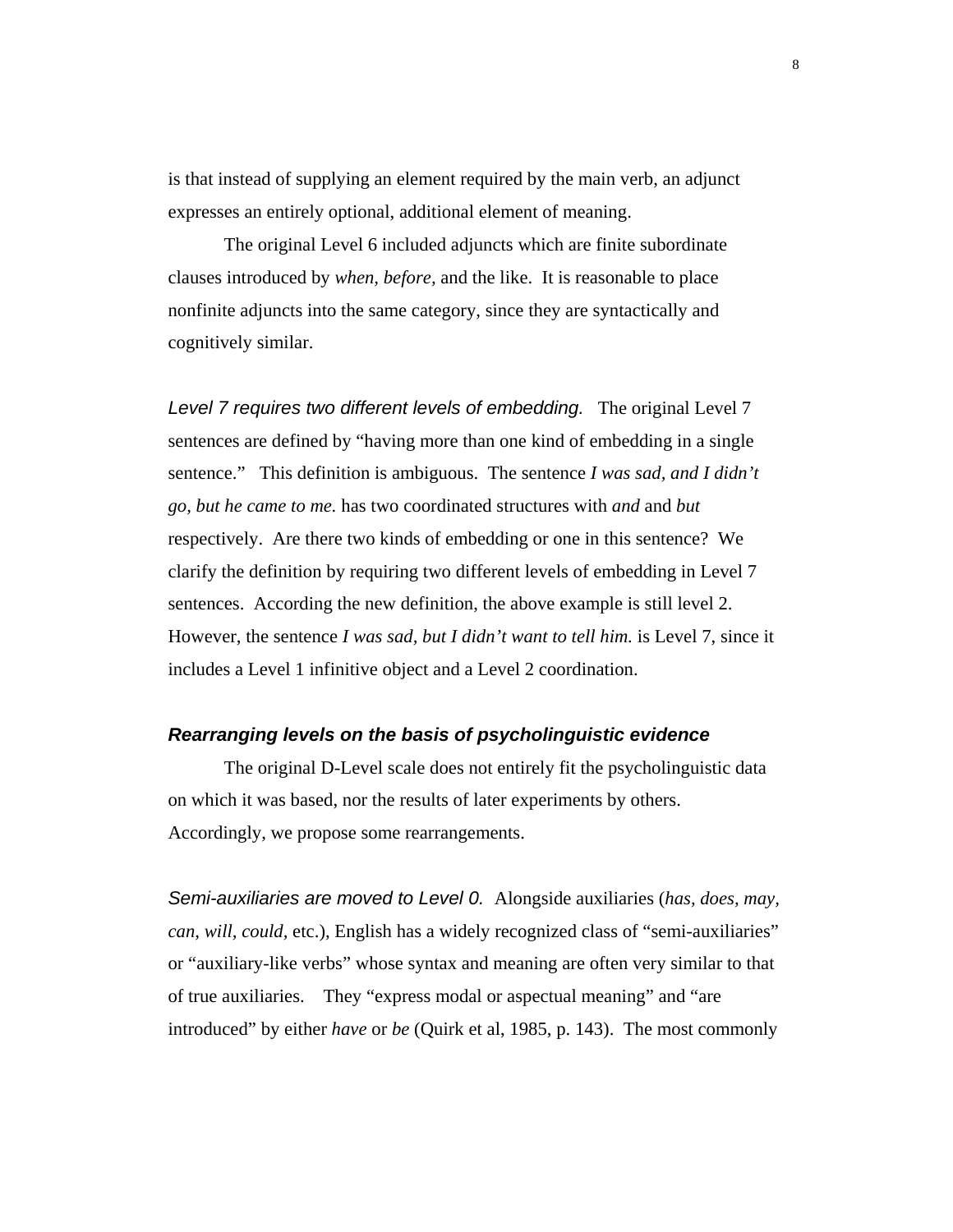used semi-auxiliaries include *be going to* (which doesn't mean "go" at all), *be able to, be about to, be likely to,* and *have to* (which is the only semi-auxiliary beginning with *have*) (Quirk et al., 1985, pp.143-145; Greenbaum, 1996, section 5.33).

 In the original D-Level scale, Rosenberg and Abbeduto (1987, p. 26) classified *I am going to meet John* as a Level 1 infinitive complement just like *Try to brush her hair.* This is correct if the former sentence means, "I am on a journey to meet John," but more commonly, *am going to* is simply a future tense marker and should be included in Level 0, just like *will* and *can.*

*Raising structures are placed in Level 3.* A raising structure is one in which the subject of the embedded clause has been "raised" to become subject of the main clause, such as *He seems* [*to like it*] (from *He likes it*).

The original D-Level scale would lead us to classify raising structures such as *Mary seems to John* [*to be sad*] as Level 1 infinitive complements, since the embedded verb is an infinitive. This, however, does not conform to children's linguistic development. Acquisition studies show a noticeable increase in sentence complexity from non-raising structures like *It seems to John* [*that Mary is sad*] to their corresponding raising structures like *Mary seems to John* [*to be sad*], and young children's language features a lack of raising structures. In fact, "the CHILDES database (MacWhinney & Snow, 1985) failed to turn up an indisputable example of raising out of an infinitival clause in any child under age of 5" (Frank, 1998, p. 263). If the non-raising sentence *It seems to John* [*that Mary is sad*] is ranked Level 3, then the corresponding raising structure *Mary seems to John* [*to be sad*] should be ranked at least as high.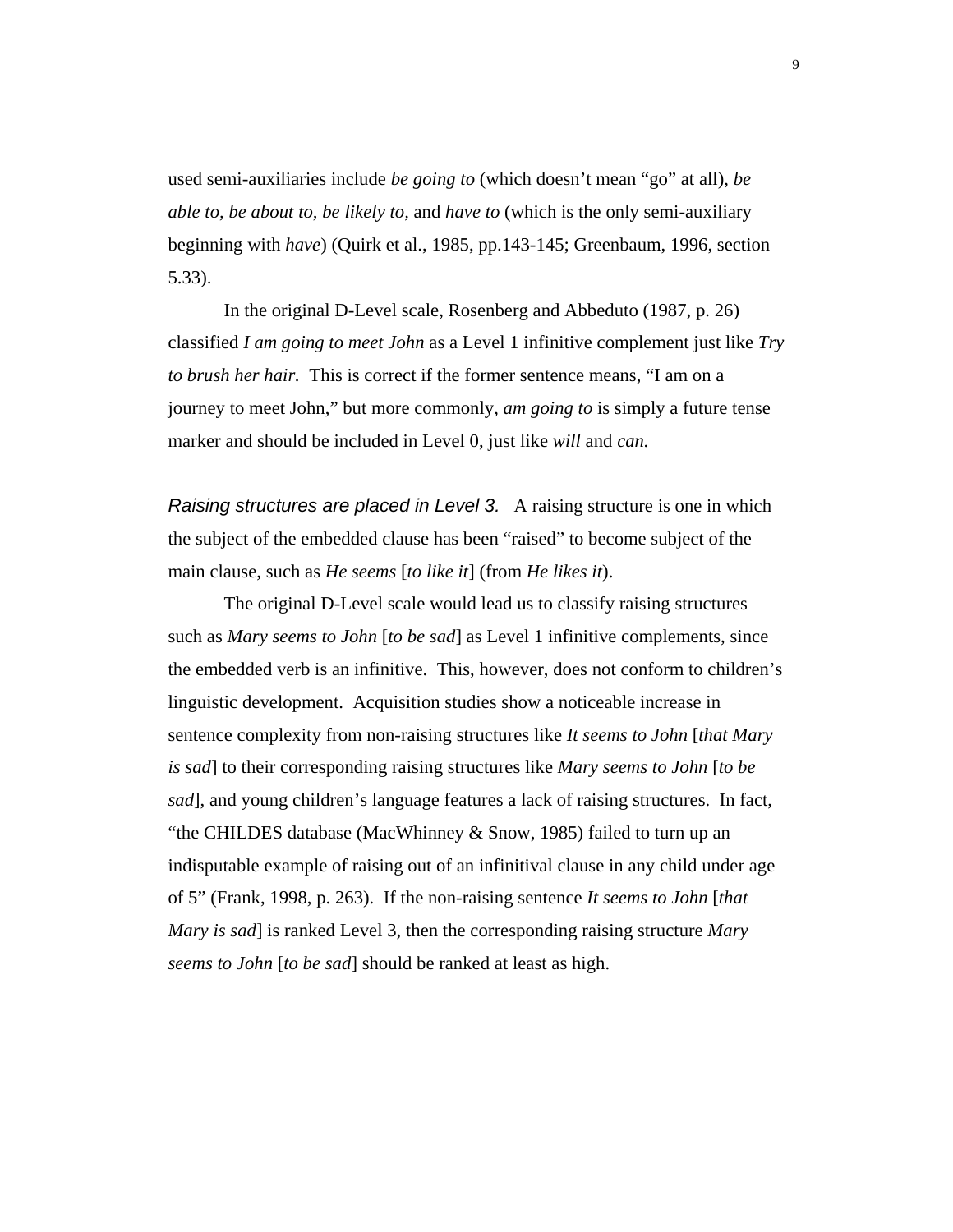*Levels 5 and 6 are swapped.* The sources that Rosenberg & Abbeduto used to develop the D-Level scale indicate that Level 5 may well be more advanced than Level 6. According to Miller (1981), subordinate clauses marked with *if* (Level 6 in the original scale) are observable in children chronologically prior to gerundive structures (Level 4). Bowerman (1979) specifically mentions Level 6 items such as *because, so, when, if, or, but* and *while,* but notes that extended subject structures as in Level 5 are missing from child-corpora in general.

Rosenberg and Abbeduto's own study also indicates that Level 5 and Level 6 may be improperly ranked. Most glaringly, there are no instances of Level 5 sentences in any of their seven subjects. However, there are Level 6 and Level 7 sentences within their corpus. Also, a breakdown of levels of the constituent phrases making up Level 7 sentences supports a possible switch. Relative frequency of these constituents shows "a systematic relationship between development level and [constituent] use," with one exception (Rosenberg & Abbeduto, 1987, p. 27). The percent of Level 6 constituent phrases actually falls in between the percentages for Level 3 and Level 4.

The stark contrast between the extreme rarity of Level 5 structures and the frequent and early occurrence of Level 6 structures strongly suggests that Levels 5 and 6 have been misplaced. The simplest remedy is to switch Level 5 and Level 6. This switch not only approximates child-acquisition findings, but also provides an adequate explanation of why actual mildly retarded adult individuals' usages of constituent sentences within Level 7 had the above-mentioned irregularities.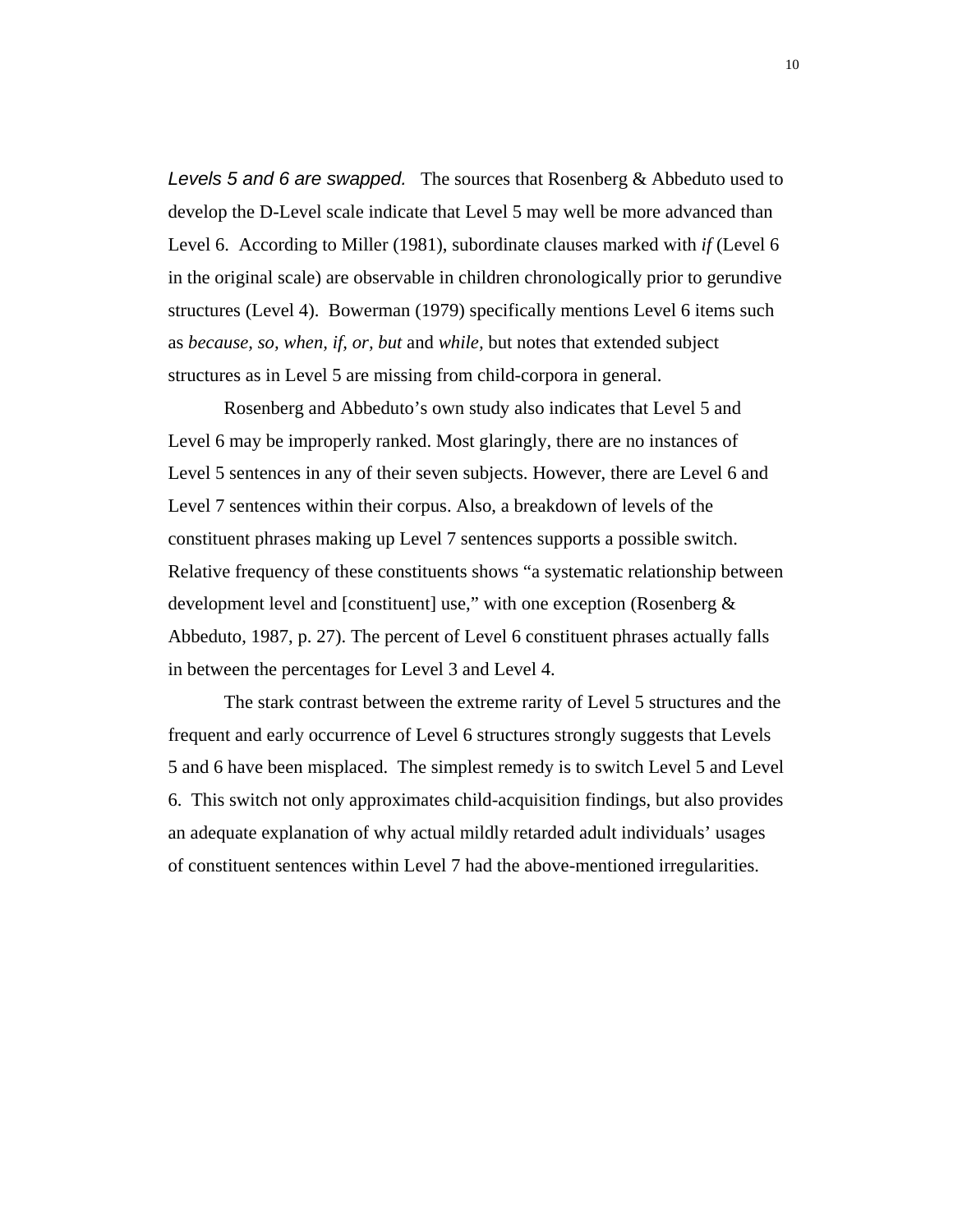# **THE REVISED D-LEVEL SCALE AND ITS RELIABILITY**

To summarize, our revised D-Level scale can be understood as follows:

Level 0: simple sentence

Level 1: non-finite clause as object without overt subject

Level 2: coordinated structure

Level 3: finite clause as object (and equivalents)

Level 4: non-finite clause as object with overt subject (and equivalents)

Level 5: finite or non-finite adjunct clause

Level 6: complex subject

Level 7: more than one structure of Level 1-6

Table 2 shows the new scale, with examples.

After the revised scale was finished, a small-scale experiment was conducted to test the reliability of the revised scale and to compare it with the reliability of the original scale. Four raters participated in the experiment independently. The raters include both linguists and non-linguists, both native speakers of English and non-native speakers. Five different paragraphs were chosen for the experiment, which consisted of 37 sentences from different styles of literature ranging from newspapers to children's books. The raters were asked to rate the sentences using both the original scale and the new scale. There was no restriction on the time used for rating the sentences. Based on the ratings from the four raters, the inter-rater reliability of the revised scale was 0.93, whereas that of the original scale was 0.86. The result is within our expectation, since unlike the original scale, our revised scale assigns proper levels to all sentences, thus reducing subjectivity.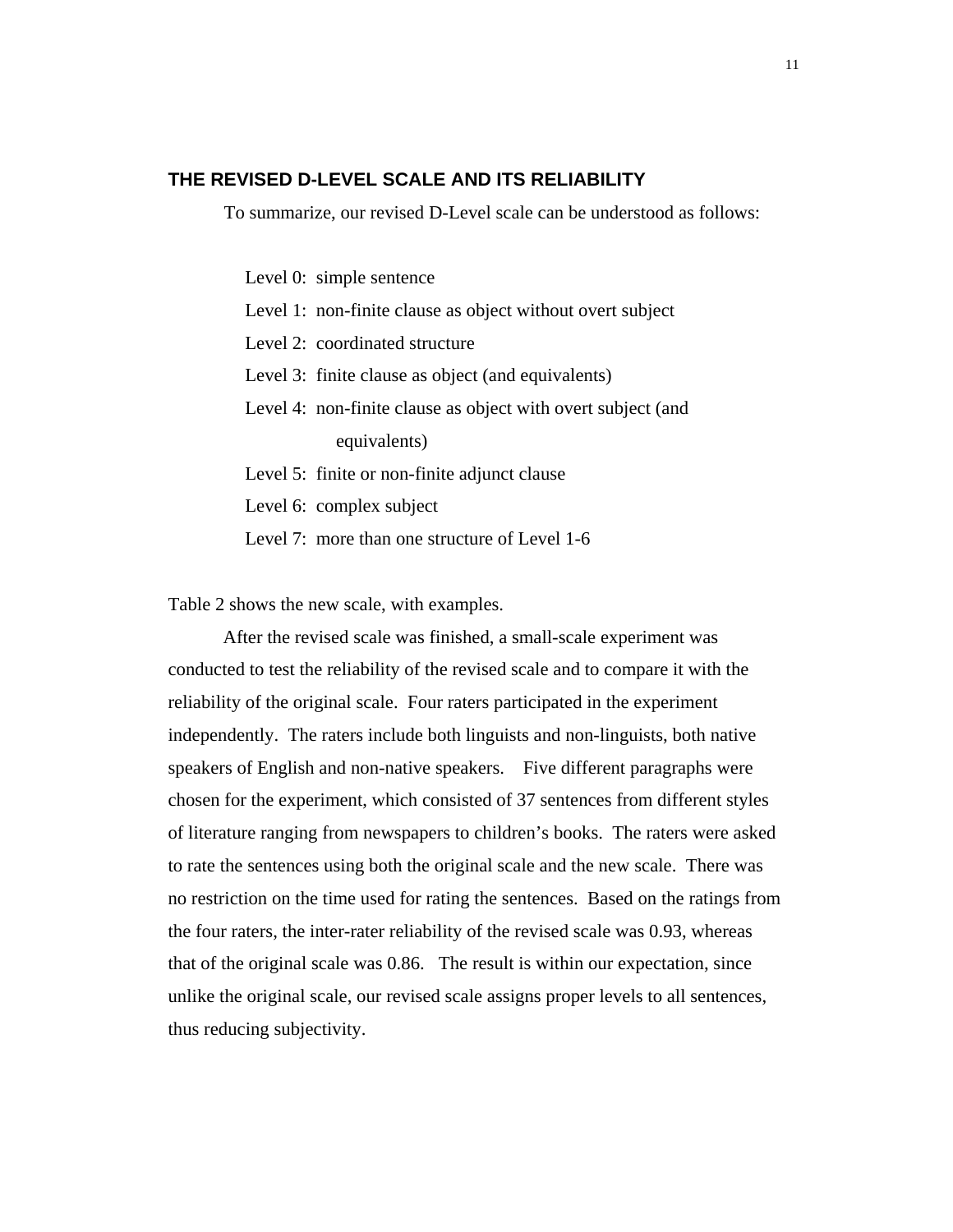With the revised D-Level scale, we have reinforced scoring uniformity, brought the original scale up to speed with current work and made sure that all types of sentences are covered without creating a scale that is too difficult or time-consuming to be cost-effective. We welcome the application of the revised D-Level scale in all kinds of psycholinguistic study to verify both its validity and technical details.

# ACKNOWLEDGMENTS

We thank John Burke for his valuable suggestions and his participation in the rating experiment. This research was funded by a contract with GlaxoSmithKline Research & Development Ltd. (Michael A. Covington, principal investigator). An earlier version of this paper was presented at the Linguistic Society of America Annual Meeting, Boston, January 2004.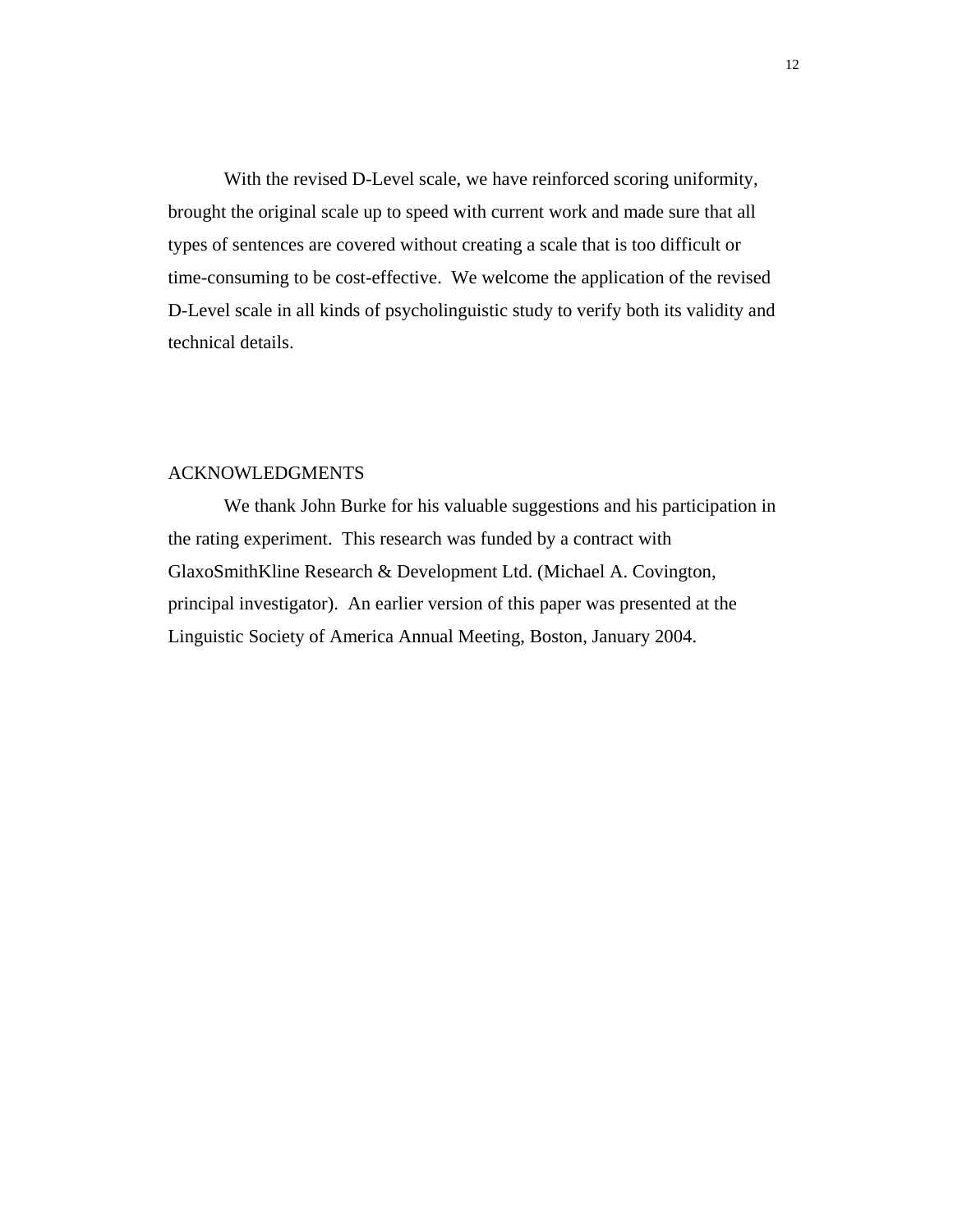#### REFERENCES

Anagnopoulos, C., Norman, S., Cheung, H., & Kemper, S. (1991). Syntactic Complexity and Adults' Listening Comprehension: A Task Comparison. In F. Ingemann (Ed.), *Mid America Linguistics Papers* (pp. 43-57). Lawrence: Department of Linguistics, University of Kansas.

Bowerman, M. (1979). The acquisition of complex sentences. In P. Fletcher & M. Garman (Eds.), *Language Acquisition* (pp. 285-306). Cambridge: Cambridge University Press.

Cheung, H., & Kemper, S. (1992). Competing complexity metrics and adults' production of complex sentences. *Applied Psycholinguistics, 13,* 53-76.

Frank, R. (1998). Structural complexity and the time course of grammatical development. *Cognition: International Journal of Cognitive Science, 66 (3),* 249- 301.

Frazier, L., & Keith, R. (1988). Parameterizing the language processing system: Left- vs. right-branching within and across languages. In J. Hawkins (Ed.), *Explaining LanguageUniversals* (pp. 247-279). Oxford: Basil Blackwell.

Frazier, L., & Fodor, J. D. (1978). The sausage machine: A new two-stage parsing model. *Cognition, 6,* 291-325.

Greenbaum, S. (1996). *The Oxford English Grammar*. Oxford: Oxford University Press.

Kemper, S., Rice, K., & Chen, Y. J. (1995). Complexity metrics and growth curves for measuring grammatical development from five to ten. *First Language*, *15,* 151-166.

Kemper, S., Greiner, L. H., Marquis, J. G., Prenovost, K., & Mitzner, T. L. (2001). Language decline across the life span: Findings from the Nun Study. *Psychology and Aging, 16(2),* 227-239.

Lee, L. L. (1974). *Developmental Sentence Analysis*. Evanston: Northwestern University Press.

Levin, H., & Garrett, P. (1990). Sentence structure and formality. *Language in Society, 19,* 511-520.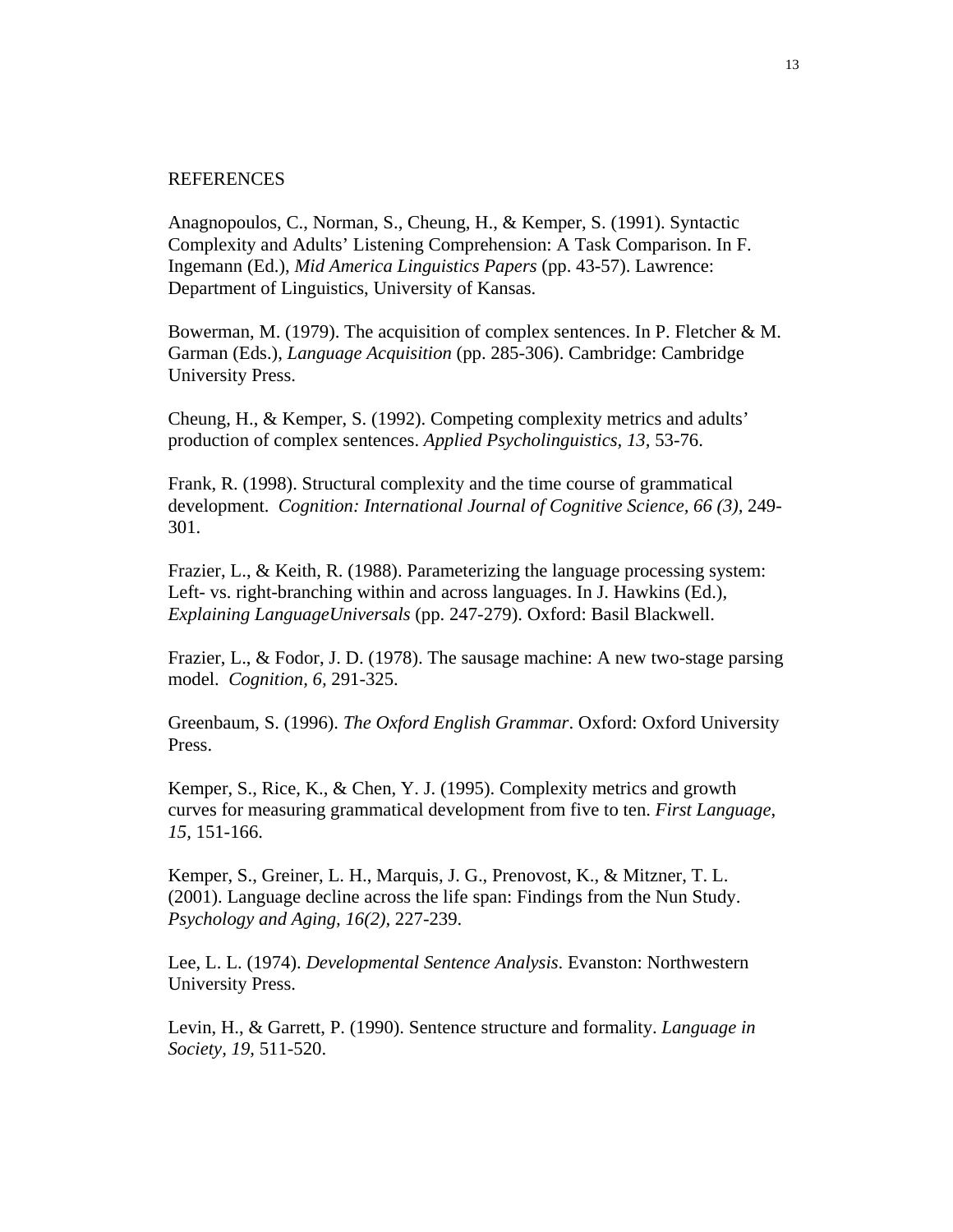MacWhinney, B., & Snow, C. (1985). The child language data exchange system. *Journal of Child Language, 12,* 271-296.

Mazuka, R. & Lust, B. (1990). On parameter setting and parsing: predictions for cross-linguistic difference in adult and child processing. In L. Frazier & J. De Villiers (Eds.), *Language Processing and Language Acquisition* (pp. 163-205). Dordrecht: Kluwer Academic Publishers.

Miller, J. F. (1981). *Assessing Language Production in Children*. Baltimore: University Park Press.

Quirk, R., Greenbaum, S., Leech, G., & Svartvik, J. (1985). *A Comprehensive Grammar of the English Language*. London: Longman.

Rosenberg, S., & Abbeduto, L. (1987). Indicators of linguistic competence in the peer group conversational behavior of mildly retarded adults. *Applied Psycholinguistics, 8,* 19-32.

Scarborough, H. S. (1990). Index of Productive Syntax. *Applied Psycholinguistics*, *11,* 1-22.

Snowdon D. A., Kemper, S. J., Mortimer, J. A., Greiner, L. H., Wekstein, D. R., & Markesbery, W. R. (1996). Linguistic ability in early life and cognitive function and Alzheimer's disease in late life: Findings from the Nun Study. *Journal of the American Medical Association, 275(7),* 528-532.

Yngve, V. H. A. (1960). A model and an hypothesis for language structure. *Proceedings of the American Philosophical Society, 104,* 444-466.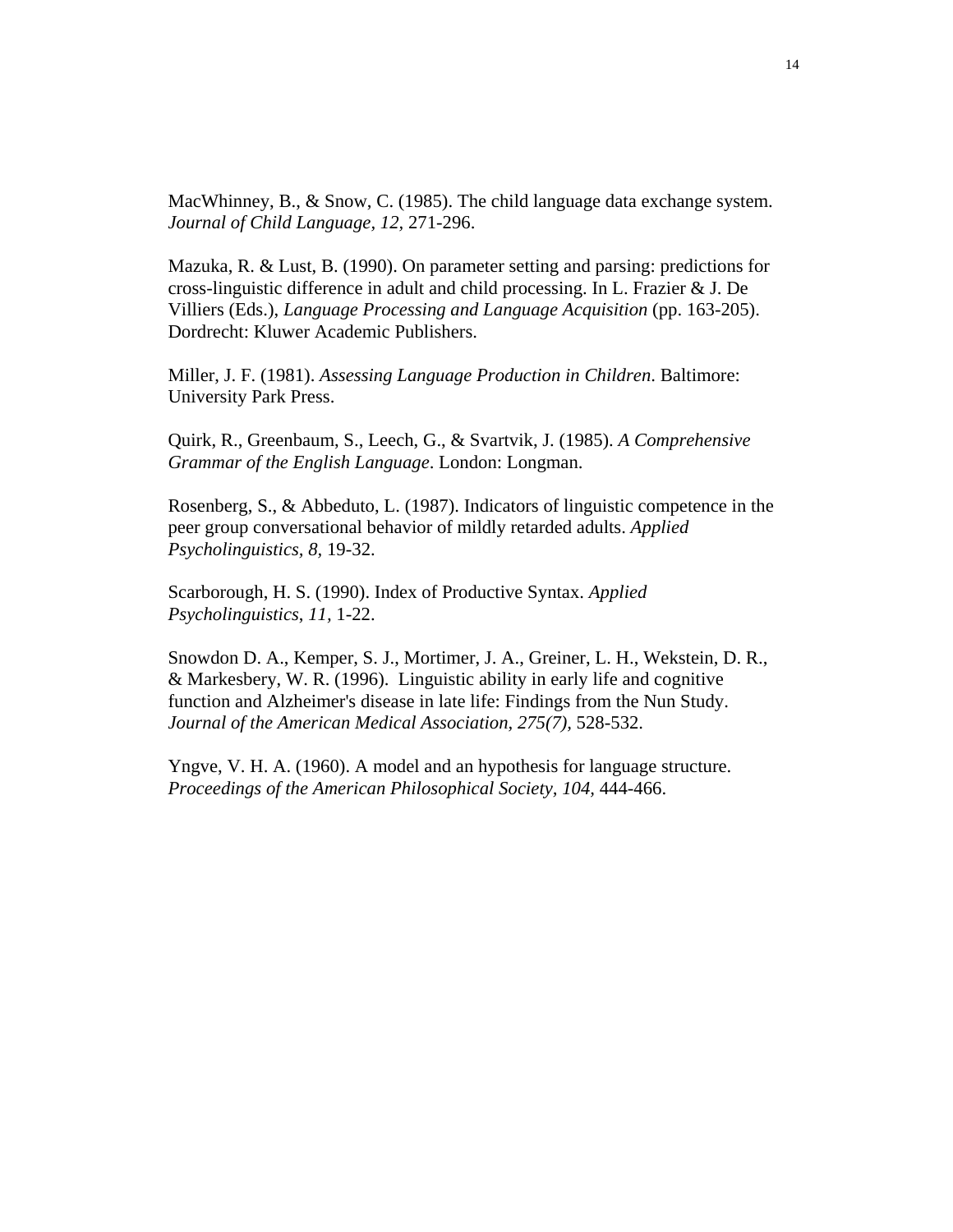# TABLES

#### **Table 1: Original D-Level scale (Rosenberg & Abbeduto 1987).**

- Level 1 Infinitival complement with same subject as main clause *Try to brush her hair. I am going to meet John.*
- **Level 2** Sentence with *wh*-complement *Remember where it is. I will tell you what's happening.*

Sentences joined by coordinating conjunctions *I brought candy and Peter cleaned up.* 

Subjects consisting of 2 NPs joined by a conjunction *John and Mary left early.* 

Level 3 Relative clause modifying object of main verb *The man scolded the boy who stole the bicycle.*

> Complement clause serving as object of main verb *John knew that Mary was angry.*

**Level 4** *-ing* form as complement *I felt like turning it.*

> Comparative with object of comparison *John is older than Mary.*

Level 5 Relative clause modifying subject of main verb *The man who cleans the rooms left early today.*

> Embedded clause serving as subject of main verb *For John to have left Mary was surprising.*

 Nominalization serving as subject of main verb *John's refusal of the drink angered Mary.* 

- Level 6 Sentences joined by a subordinating conjunction *They will play today if it doesn't rain.*
- Level 7 More than one kind of embedding in a single sentence *John decided to leave Mary when he heard that she was seeing Mark.*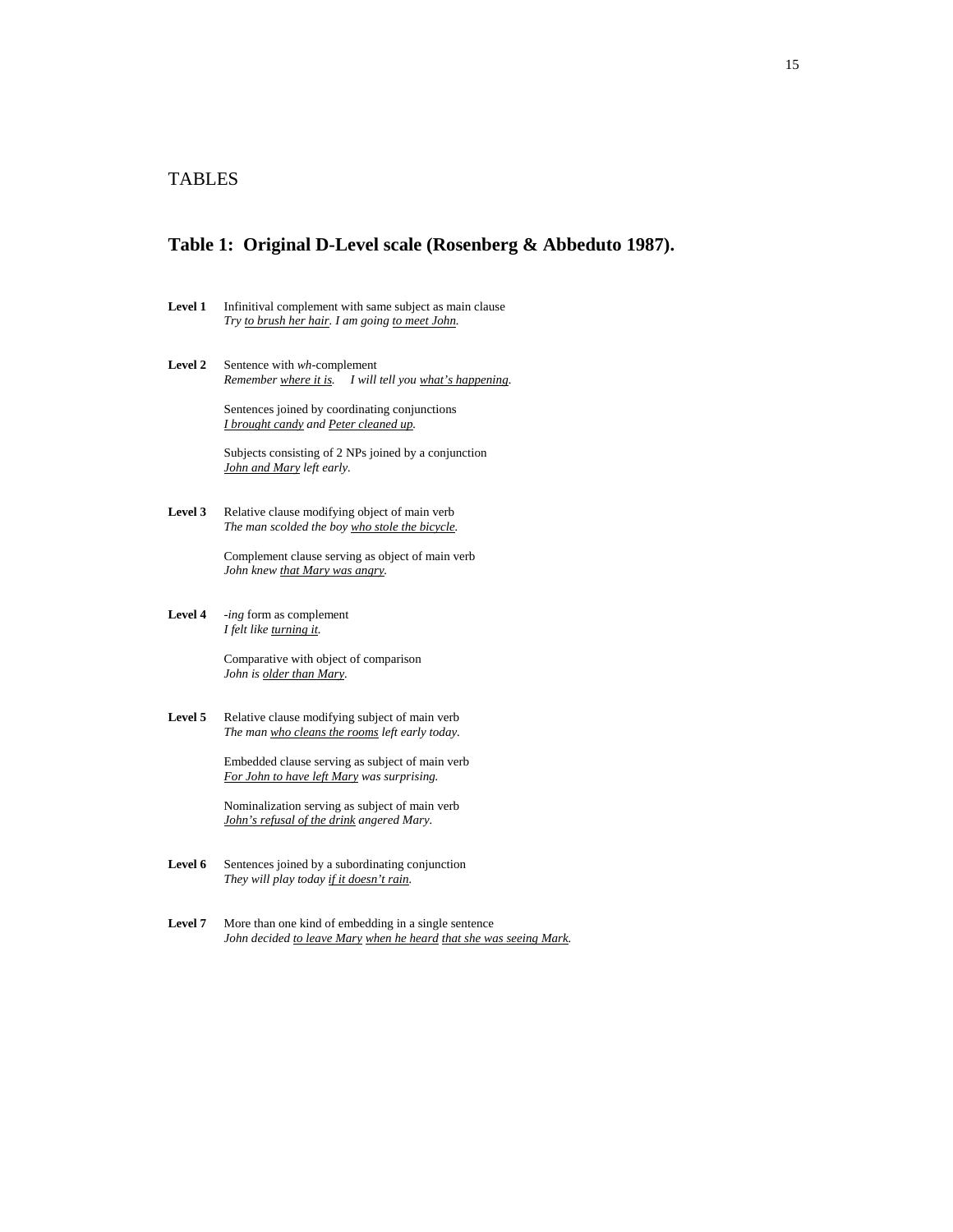# **Table 2: Our revised D-Level scale.**

| Level 0        | Simple sentences, including questions                                 | The dog barked.<br>Did the dog bark?<br>Where are you going?                                                                                     |
|----------------|-----------------------------------------------------------------------|--------------------------------------------------------------------------------------------------------------------------------------------------|
|                | Sentences with auxiliaries and semi-auxiliaries                       | This may have solved it.<br>He is going to take the bus.                                                                                         |
|                | Simple elliptical (incomplete) sentences                              | The dog over there.<br>He did.                                                                                                                   |
| Level 1        | Infinitive or <i>-ing</i> complement with same subject as main clause | Try to brush her hair.<br>Try brushing her hair.<br>I felt like turning it.                                                                      |
| Level 2        | Conjoined noun phrases in subject position                            | <b>John and Mary left early.</b>                                                                                                                 |
|                | Sentences conjoined with a coordinating conjunction                   | I came early but Peter arrived late.                                                                                                             |
|                | Conjoined verbal, adjectival, or adverbial constructions              | He sang and jumped on the way home.                                                                                                              |
| <b>Level 3</b> | Relative (or appositional) clause modifying object of main verb       | The man scolded the boy who stole the<br>bicycle.                                                                                                |
|                | Nominalization in object position                                     | Why can't you understand his rejection of<br>the offer?                                                                                          |
|                | Finite clause as object of main verb                                  | John knew <u>that Mary was angry</u> .<br>Remember where it is?                                                                                  |
|                | Subject extraposition                                                 | It was surprising for John to have left Mary.                                                                                                    |
|                | Raising                                                               | <b>John</b> seems to Mary to be happy.                                                                                                           |
| Level 4        | Non-finite Complement with its own understood subject                 | I expect him to go.<br>I want it done today.<br>I saw him walking the dog.<br>I consider John a friend.<br>I want these animals out of my house. |
|                | Comparative with object of comparison                                 | John is older than Mary.                                                                                                                         |
| Level 5        | Sentences joined by a subordinating conjunction                       | They will play today if it does not rain.                                                                                                        |
|                | Nonfinite clauses in adjunct (not complement) positions               | Cookie Monster touches Grover after<br>jumping over the fence.<br>Having tried both, I prefer the second one.                                    |